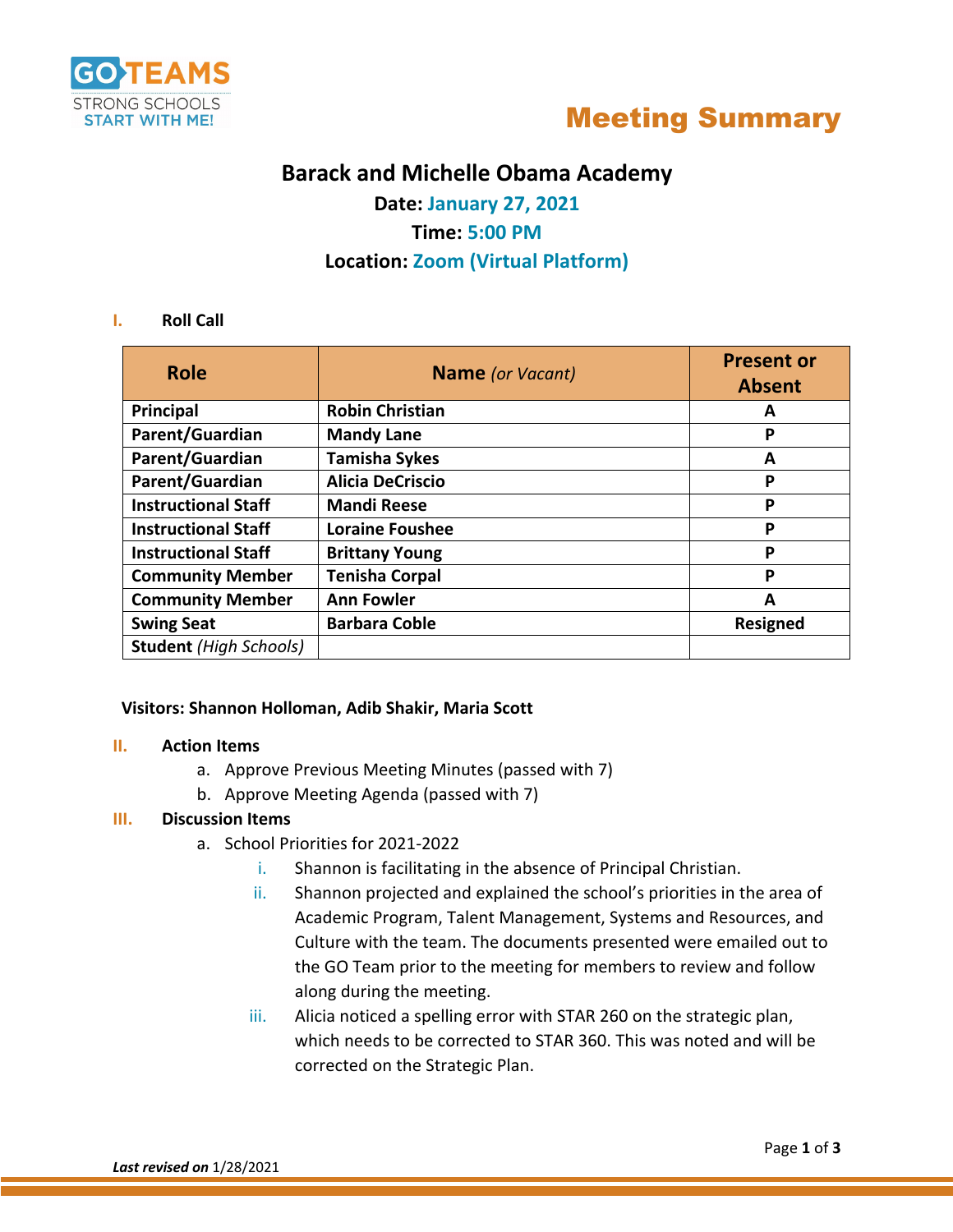

# Meeting Summary

- iv. Loraine asked if the Race to Read initiative can be added to the culture portion of school strategies for the strategic plan.
- $\mathbf{v}$ . Alicia suggested if the PTA could be added to number 6 under Culture: Informing and engaging the community.
- vi. Mandy volunteered to get information on pricing and what is needed to incorporate music reading into the Fine Arts department. She will send a proposal over to Principal Christian and cc Maria Scott and Richard Harris.
- vii. Shannon explained in detailed the 2020-2021 Implementation Plan
- viii. Shannon suggested that for SMART goal 1b on the 2020-2021 Implementation Plan, it needs to be noted that this is pertaining to literacy.
- ix. Loraine asked if we could apply the Race to Read initiative into the 2020-2021 Implementation Plan.
- b. 2021-2022 Budget Introduction
	- i. Shannon is facilitating in the absence of Principal Christian.
	- ii. Shannon elaborated on the FY22 Budget Development Process. She explained the Principal's Role and the GO Team's role.
	- iii. Shannon gave a brief summary of the budget for the FY22. The proposed budget for FY22 is \$4,244,709 with a projected number of 285, which Is a decrease of 25 students from last year.
	- iv. Shannon reviewed each line item and said that it will be emailed out to the GO Team for their record and the opportunity to read and digest the information.
	- v. Mandy inquired about forming a sub-committee for charter transfers.

## **IV. Information Items**

- a. Principal Report
	- i. Return to Learn
		- 1. Shannon gave an update on the K-2 scholars that returned to the building. The schedule has change virtual and face-to-face from 8:00-2:30 each day. 3-5 scholars will return to the building on February 8<sup>th</sup>.
	- ii. Current School Needs
		- 1. The PTA has donated a lot of snack and water for the face to face scholars to have in the building. Scholars receive a new bottle each day and are able to refill them at the water stations in the building.